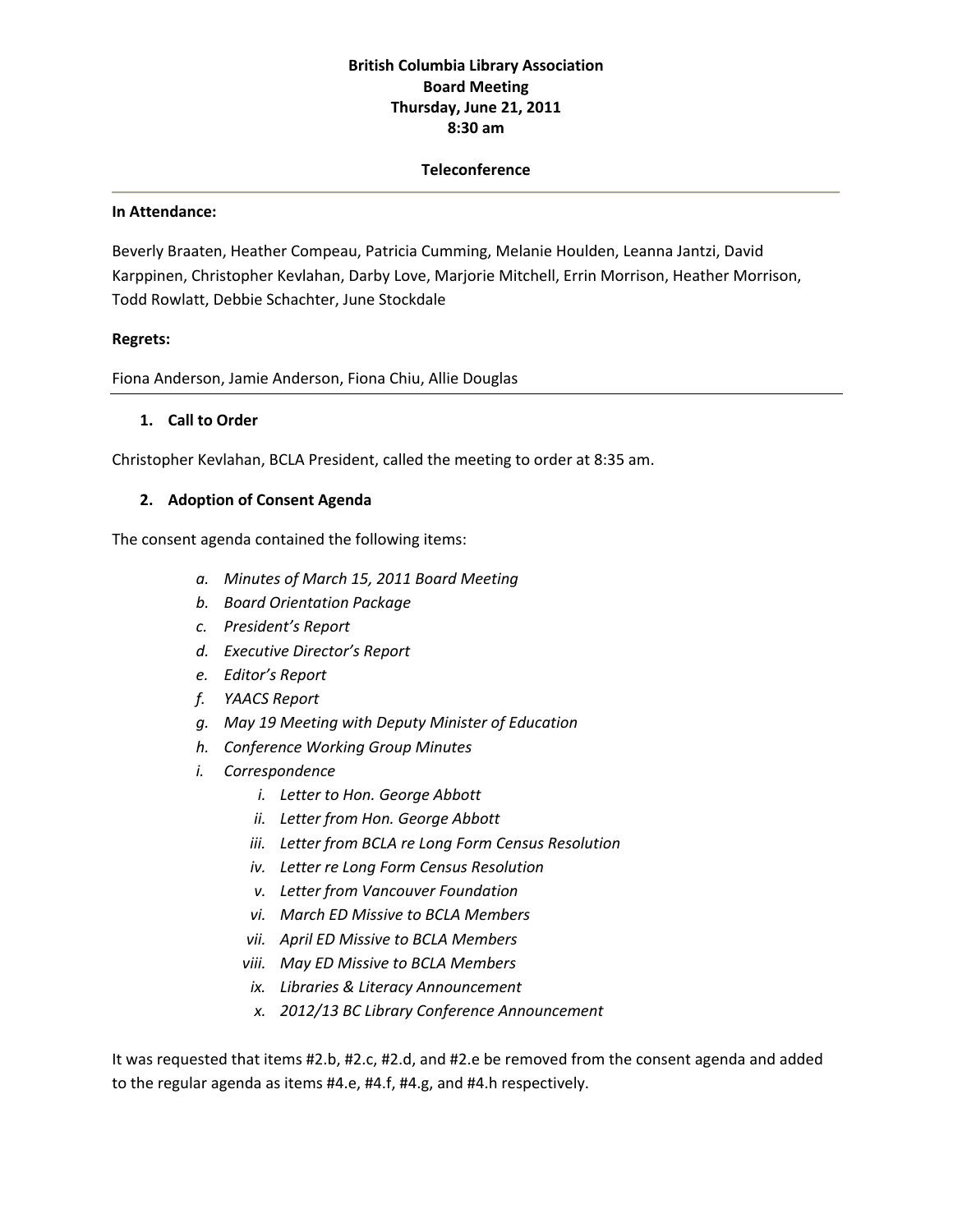#### *Moved by Todd Rowlatt, Seconded by Heather Morrison:*

THAT the consent agenda be approved and adopted as presented and amended.

**CARRIED**

#### **3. Adoption of Regular Agenda**

The motion was approved in discussion.

#### **4. Business Arising**

*a. 2011/12 BCLA Priorities*

Five priorities were listed for the upcoming year. They include:

- **Creation of a Communications Committee**, which will investigate BCLA's interaction with members via tools such as the website and social media. The Committee membership consists of Vicki Donoghue, Anne Olsen, and June Stockdale. One member from the academic library community and one other from outside the Lower Mainland are being sought to complete the membership roster. Leanna Jantzi and Darby Love also volunteered to have the BCLA Browser and YAACS involved in the activities of the Communications Committee.
- **Creation of a BCLA mentorship program**, an issue which came out of the 2010 member survey. Working on this are Tamarack Hockin, Heather Morrison, Amy Ashmore, Patricia Cumming, Melanie Houlden and Fiona Chiu.
- **Membership drive** led by Heather Morrison, Christopher Kevlahan and Errin Morrison. A particular focus will be increasing membership at colleges and universities in the province.
- **Revision of the BCLA website**, spearheaded by Errin Morrison and Allie Douglas.
- **Organization of the 2012 conference**. A call for members to join the conference planning committee will go out soon. Due to lack of funds, the conference planning will be carried out primarily on a volunteer basis.

In discussion it was also agreed to add a sixth priority, namely **advocacy work on behalf of the library community**. Advocacy is stressed as separate from communications, and board members felt it should be ongoing, proactive and positive in nature.

## *Moved by Patricia Cumming, Seconded by Melanie Houlden:*

THAT the suggested priority activities for 2011/12 be approved as presented.

*b. 2011/12 BCLA Working Groups, Committees and Appointments*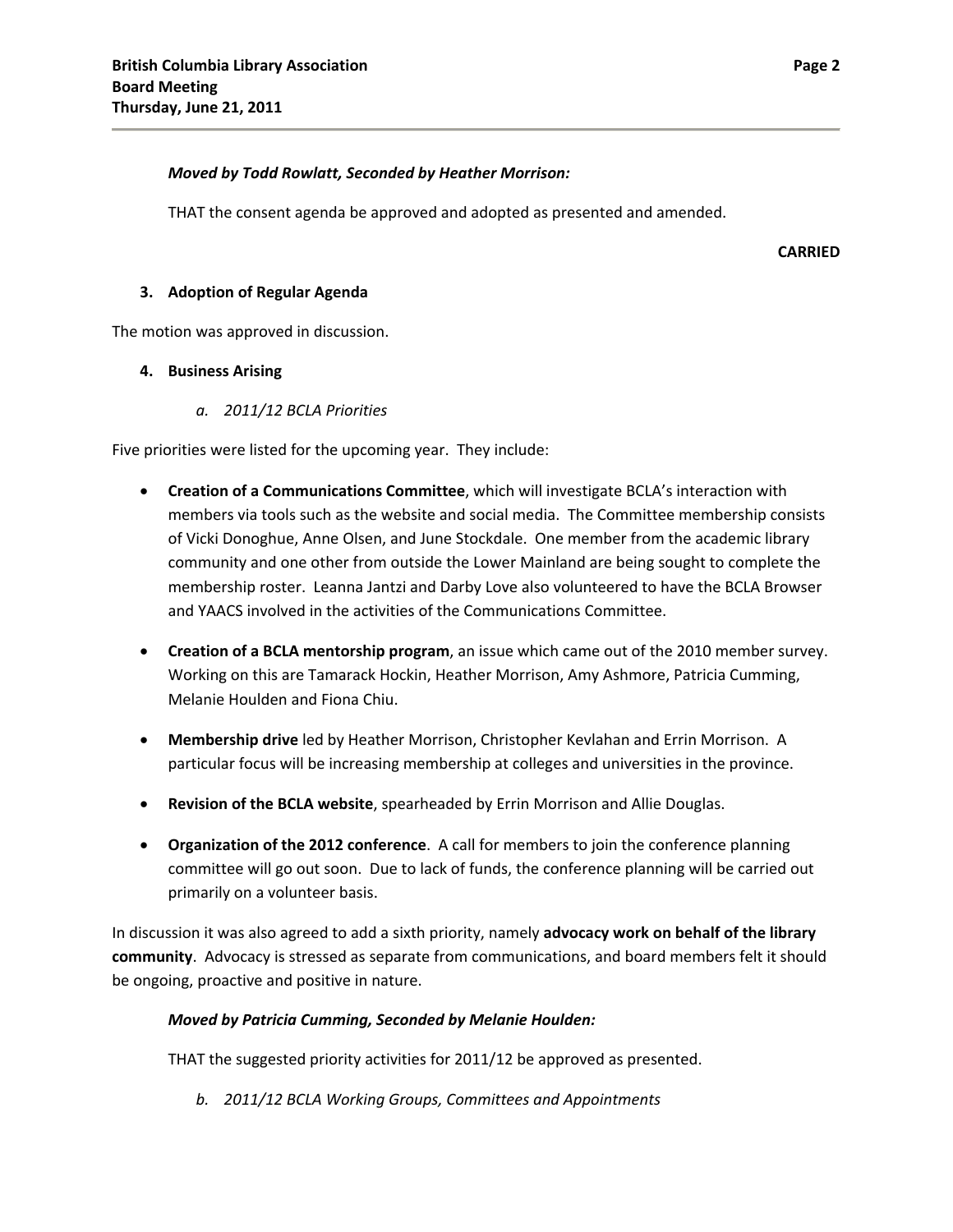Christopher Kevlahan spoke to this item. Those wishing to join BCLA working groups and committees are asked to e-mail Errin Morrison with expressions of interest. Volunteers for the position of PNLA representative are welcome; Melanie Houlden becomes the Continuing Education representative; and Jamie Anderson has been appointed as a director for a one‐year term.

## *Moved by Debbie Schachter, Seconded by Todd Rowlatt:*

THAT the suggested committees be constituted with their respective memberships to be confirmed.

## **CARRIED**

## *c. Treasurer's Report*

Debbie Schachter provided the report. The draft BCLA budget for 2011 was circulated, and it includes a deficit. The 2010 budget originally forecast a deficit but the year ended with a small surplus. Budget scenarios for the year were attached and will be discussed in future. Final conference accounting will be available at the end of the summer.

## *d. ALPS Report*

Todd Rowlatt spoke to this item. The BCLA Board was asked to approve amendments to the ALPS constitution approved by ALPS members at the April 2011 AGM. Amendments included: addition of a second continuing education coordinator; the requirement that all ALPS members also be current members of BCLA (excepting honorary members); and adding the allowance that non-members may participate in events at a non‐member rate.

## *Moved by Todd Rowlatt, Seconded by Heather Morrison:*

THAT the ALPS constitution be approved as updated.

## **CARRIED**

# *e. Board Orientation Package*

Christopher Kevlahan and Errin Morrison will discuss the board structure and performance document created in July 2010 with interested board members.

## *f. President's Report*

Christopher Kevlahan gave a verbal report of his recent activities as president of the Association, including the following:

The 2012 and 2013 BC Library Conferences will be held at the Sheraton hotel in Richmond.